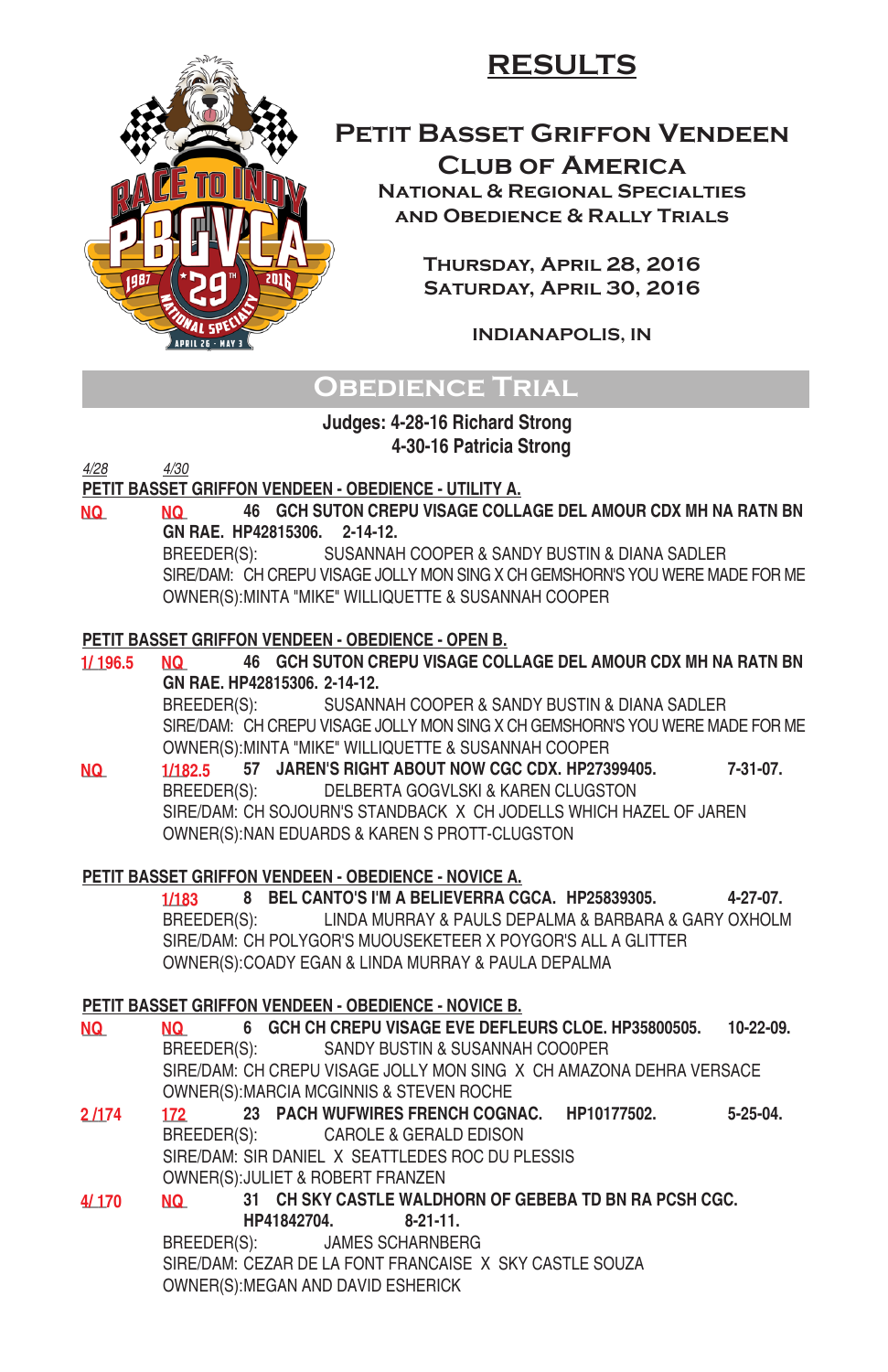| Withdrew |  |  |  |
|----------|--|--|--|
|          |  |  |  |
|          |  |  |  |

| in season |                          | 34 CH CLANCY'S POETIC INSPIRATION BN RA PCMH CGC.                                                     |                       |                |
|-----------|--------------------------|-------------------------------------------------------------------------------------------------------|-----------------------|----------------|
|           |                          |                                                                                                       | HP42676401.           | $3 - 3 - 12$ . |
|           |                          | BREEDER(S): MEGAN & DAVID ESHERICK                                                                    |                       |                |
|           |                          | SIRE/DAM: GRC CH GEBEBA'S RIO BRAVO X GCH CH GEBEBA CLANCEY POETIC JUSTICE                            |                       |                |
|           |                          | VCD1 RAE OA AXJ MXP MJP T2BP PCMH CGCA                                                                |                       |                |
|           |                          | OWNER(S): MEGAN AND DAVID ESHERICK                                                                    |                       |                |
| AB        | 3/182                    | 39 CH GOOSE GREEK LE ARTISE. HP16501201.                                                              |                       | 5-6-04.        |
|           |                          | BREEDER(S): BOBBY JACKSON & LYNN ROWELL                                                               |                       |                |
|           |                          | SIRE/DAM: TJ DREAMS COME TRUE O GOOSE CREEK X GOOSE CREEK TREMIERE                                    |                       |                |
| EXC       | 1/186                    | OWNER(S): MINTA WILLIQUETTE<br>51 CH MIREPOIX'S SPARKS WILL FLY CA, RN, HIC, BN. HP42989201. 3-21-12. |                       |                |
|           |                          | BREEDER(S): JAN ZIGICH & ROSS LITMAN                                                                  |                       |                |
|           |                          | SIRE/DAM: CH MIRAPOIX'S CARTOON COMEDY X CH CLEMENTINES A TOUCH OF PRADA                              |                       |                |
|           | AT M&M                   |                                                                                                       |                       |                |
|           |                          | OWNER(S): JAN ZIGICH, LORA MEGLI, KATHERINE HOWELL                                                    |                       |                |
| 3/ 172.5  |                          | 4/177.5 86 BRADBURY'S SCARLET OHARA. HP22587403.                                                      |                       | 7-14-06.       |
|           |                          | BREEDER(S): SHERYL BRADBURY                                                                           |                       |                |
|           |                          | SIRE/DAM: CH NIGHTDREAM HARMONIE DU ROY X CH BRADBURY'S CROSS YOUR EYES                               |                       |                |
|           |                          | OWNER(S): DEBORAH PEARTHREE                                                                           |                       |                |
| 1/183     |                          | 2/185.5 110 GCH JODON'S IT'S ALL ABOUT ME. HP34656703                                                 |                       | $5 - 24 - 09.$ |
|           | BREEDER(S):              | JOALLE HANSON - DESCO & CHRISTINE HAJEK                                                               |                       |                |
|           |                          | SIRE/DAM CH WESTWINDS NITROUS OXIDE X JODELL'S ROXCEE                                                 |                       |                |
|           |                          | OWNER(S): TAMMY HENSLEY & TAMARA TASKEY                                                               |                       |                |
| NQ        | NQ                       | 112 CH GRAND-VOILE FANCIES A NIGHTCAP, HP43205004. 5-27-12.                                           |                       |                |
|           | BREEDER(S):              | TAMMY HENSLEY & TAMARA TASKEY<br>SIRE/DAM CH JODELL'S SHAKENIN'IT UP X GCH JODON'S IT'S ALL ABOUT ME  |                       |                |
|           |                          | OWNER(S): TAMMY HENSLEY & TAMARA TASKEY                                                               |                       |                |
|           |                          |                                                                                                       |                       |                |
|           |                          | PETIT BASSET GRIFFON VENDEEN - OBEDIENCE - BEGINNER NOVICE B.                                         |                       |                |
| 185.5     | 185.5                    | 5 SONORA JAX CGC.                                                                                     | HP46465303. 10-31-13. |                |
|           | BREEDER(S):              | JO QUINTENZ & GLORIA SWAINE                                                                           |                       |                |
|           |                          | SIRE/DAM: CH JANVAN GANDALF X CH WUFWIRES FANNIE MAE                                                  |                       |                |
|           |                          | OWNER(S): MARCIA MCGINNIS & STEVEN ROCHE                                                              |                       |                |
| 4/ 187.5  | 184                      | 24 CH SONORA ISABELA CAPRICHOSA. HP45186203. 4-16-13.                                                 |                       |                |
|           | BREEDER(S):              | HO QUINTENZ & COLORIA SWAINE                                                                          |                       |                |
|           |                          | SIRE/DAM: CH SONORA GALAN X CH WUFWIRES FANNIEMAE                                                     |                       |                |
|           |                          | OWNER(S): JULIET & ROBERT FRANZEN                                                                     |                       |                |
| 1/189.5   |                          | 4/188.5 29 CLANCY'S CURSE OF THE WERE-RABBIT RN HC CGC.                                               |                       |                |
|           |                          | HP47398701. 6-11-14.<br>BREEDER(S): MEGAN AND DAVID ESHERICK                                          |                       |                |
|           |                          | SIRE/DAM: CH SKYCASTLE WALDHORN OF GEBEBA TD BN RA PCSH CGC X CH CLAN                                 |                       |                |
|           |                          | CY'S POETIC INSPIRATION BN RA PCMH                                                                    |                       |                |
|           |                          | OWNER(S): MEGAN AND DAVID ESHERICK                                                                    |                       |                |
| 2/188     |                          | 2/190 35 CH DOUGLAN'S CRÈME CARAMEL AT JOELEY MH PCMHX RHX.                                           |                       |                |
|           | HP42816106.              | 12-9-11.                                                                                              |                       |                |
|           |                          | BREEDER(S): SUZANNE DOUGLASS & ROBYN WALLIS                                                           |                       |                |
|           |                          | SIRE/DAM: ROKEENA ESPRIT NATURAL X CH CORREZE DES ROCS DU PLESSIS                                     |                       |                |
|           |                          | OWNER(S): VICKIE WILLMANN                                                                             |                       |                |
| 182.5     | 1/192                    | 37 CH JOELEY'S BROADWAY MR BEAU JANGLES. HP31431801. 7-26-08.                                         |                       |                |
|           | BREEDER(S):              | <b>VICKIE WILLMANN</b>                                                                                |                       |                |
|           |                          | SIRE/DAM: CH JOEDELLS RICOCHET X CH JOELEY'S ANJOLENA                                                 |                       |                |
|           |                          | OWNER(S): DEBBIE MARTIN & VICKIE WILLMANN                                                             |                       |                |
| 187       | HP31431804.              | 3/189.5 42 CH JOELEY'S BUSY BEE CGC BN AXP AJP OFP MH PCMHX RHXZ.<br>7-26-06.                         |                       |                |
|           | BREEDER(S):              | <b>VICKI WILLMANN</b>                                                                                 |                       |                |
|           |                          | SIRE/DAM: CH JOEDELLS RICOCHET X CH JOELEY'S ANJOLENA                                                 |                       |                |
|           | OWNER(S): VICKI WILLMANN |                                                                                                       |                       |                |

**\_\_\_ \_\_\_ 65 HICOTTON SHARP DRESSED MAN BNRN PCJH CGCA RATN. HP13289501. 12-26-04.** BREEDER(S): ELIZABETH CATES & CHARLES D & HELEN INGHER SIRE/DAM: CH CHARLEN'S PARADOX X CH CHARLEN'S C'ARA OWNER(S):BEVERLY CHILDS & TONY CHILDS **\_\_\_ \_\_\_ 82 HICOTTON SHE'S A HEART BREAKER CGCU. HP29415504. 3-4-08.** BREEDER(S): ELIZABETH CATES & GENIE HUNTER SIRE/DAM DONAT GRAF VOM SCHWERIN X CH HICOTTON DANCE TO THE MUSIC OWNER(S):BEVERLY CHILDS & TONY CHILDS **\_\_\_ \_\_\_ 86 BRADBURY'S SCARLET OHARA. HP22587403. 7-14-06.** BREEDER(S): SHERYL BRADBURY SIRE/DAM: CH NIGHTDREAM HARMONIE DU ROY X CH BRADBURY'S CROSS YOUR EYES OWNER(S):DEBORAH PEARTHREE **PETIT BASSET GRIFFON VENDEEN - OBEDIENCE - BEGINNER NOVICE A. \_\_\_ \_\_\_ 7 CH LEVRIER NAIN HERVE PCMH. HP36139201. 10-17-09.** BREEDER(S): JOAN BURKE & LINDLEY & CAMERON HENSON. SIRE/DAM: CH CREPU VISAGE JOLLY MON SING X CH SONORA LEVRERNAIN SOPHIA LOREN OWNER(S):JOAN BURKE, LINDLEY & CAMERON HENSON **\_\_\_ 8 BEL CANTO'S I'M A BELIEVERRA CGCA. HP25839305. 4-27-07.** BREEDER(S): LINDA MURRAY & PAULS DEPALMA & BARBARA & GARY OXHOLM SIRE/DAM: CH POLYGOR'S MUOUSEKETEER X POYGOR'S ALL A GLITTER OWNER(S):COADY EGAN & LINDA MURRAY & PAULA DEPALMA **\_\_\_ \_\_\_ 10 CH CHARLEN IRIS RN. HP12615001. 11-13-4.** CHARLES INGER & HELEN INGHER SIRE/DAM: CH POLYGOR'S DES ROCS DU PLESIS OWNER(S):MARY FLUKE DVM **\_\_\_ \_\_\_ 101 CH HEART OF OAK DE LA CHASSE. HP42145901. 11-21-11.** BREEDER(S): MARY FLUKE, DVM 183.5 1<u>74</u> **3/ 187.5 NQ NQ 180 193 1/ 184.5 185.5 2/ 183 187.5**

SIRE/DAM: GCH CH CELESTIAL CJ'S HEARTS ON FIRE OWNER(S):MARY FLUKE DVM **\_\_\_ \_\_\_ 108 CH JOELEY'S BAYLEE AT OAKHAVEN PCSH. HP31431803. 7-26-08.** BREEDER(S): VICKIE WILLMAN SIRE/DAM CH JODELL'S RICOCHET X CH JOELEY'S ANJOLENA OWNER(S):CONNIE PETERSON **NQ AB**

#### **PETIT BASSET GRIFFON VENDEEN - OBEDIENCE - VETERAN.**

**\_\_\_ \_\_\_ 39 CH GOOSE GREEK LE ARTISE. HP16501201. 5-6-04.** BREEDER(S): BOBBY JACKSON & LYNN ROWELL SIRE/DAM: TJ DREAMS COME TRUE O GOOSE CREEK X GOOSE CREEK TREMIERE OWNER(S):MINTA WILLIQUETTE **\_\_\_ \_\_\_ 44 CH JOELEY'S ANJOLENA CGC CGCU CDX BN GN RAE OA OAJ AXP AJP NF OFP MH PCMHX RHX3. HP19715904. 1-21-06.** BREEDER(S): VICKI WILLMANN **AB AB 1/191** 

SIRE/DAM: CH FITZCAPS WILD BILL HICKOCK X CH WESTWINDS DARKSIDE OF THE MOON JH OWNER(S):VICKI WILLMANN

|                                       | $4/28$ Armband # | Score: | $4/30$ Armband # | Score: |  |
|---------------------------------------|------------------|--------|------------------|--------|--|
| <b>HIGH IN TRIAL:</b>                 | 46               | 196.5  | 51               | 186    |  |
| <b>HIGH COMBINED</b><br><b>SCORE:</b> |                  | -----  | -----            | -----  |  |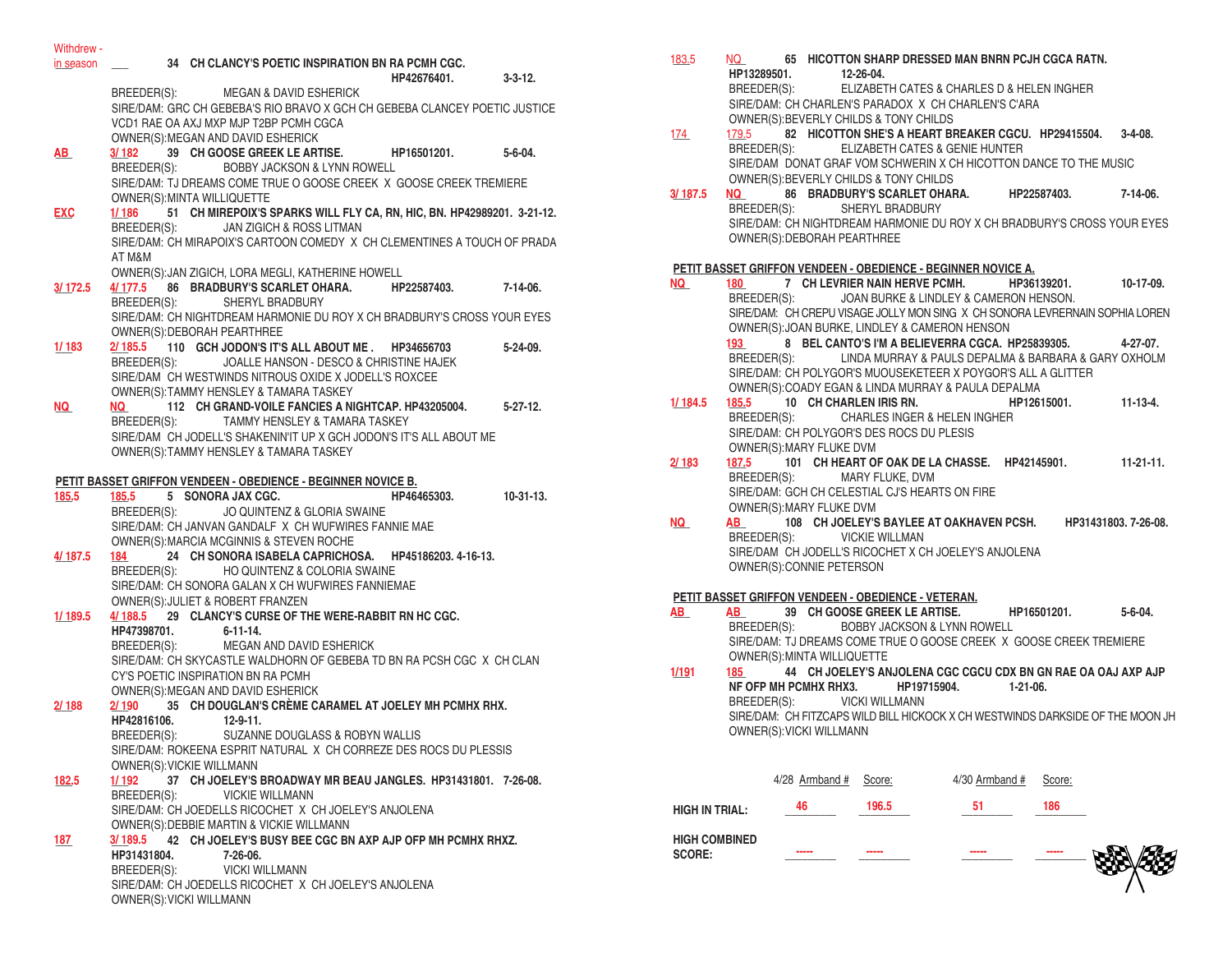### **Rally Trial**

|            | Judges: 4-28-16 Richard Strong                                                  |
|------------|---------------------------------------------------------------------------------|
|            | 4-30-16 Patricia Strong                                                         |
| 4/28       | 4/30                                                                            |
|            | PETIT BASSET GRIFFON VENDEEN - RALLY - EXCELLENT B.                             |
|            | 30 CH CLANCY'S THE WILD N' THE INNOCENT CD BN RAE AX AXJ MXP MJP                |
|            | PCMH CGCA.<br>HP40959001.<br>$6 - 21 - 11$ .                                    |
|            | BREEDER(S): MEGAN & DAVID ESHERICK                                              |
|            | SIRE/DAM: CH GEBEBA'S ORION OF BARDOX X CH MACH2 CLANCY'S BHUT JOLOKIA          |
|            | VCD1 RAE MXC NF T2B PCMH CGCA                                                   |
|            | OWNER(S): MEGAN AND DAVID ESHERICK                                              |
| 92         | 31 CH SKY CASTLE WALDHORN OF GEBEBA TD BN RA PCSH CGC.<br>91                    |
|            | $8-21-11.$<br>HP41842704.                                                       |
|            | BREEDER(S): JAMES SCHARNBERG                                                    |
|            | SIRE/DAM: CEZAR DE LA FONT FRANCAISE X SKY CASTLE SOUZA                         |
|            | OWNER(S): MEGAN AND DAVID ESHERICK                                              |
|            | 2/97 32 CH MACH2 CLANCY'S BHUT JOLOKIA VCD1 RAE MJC NF T2B PCMH                 |
|            | CGCA MJC HP28609201. 11-28-07.                                                  |
|            | BREEDER(S): MEGAN & DAVID ESHERICK                                              |
|            | SIRE/DAM: CH GEBEBA'S WAVE RUNNER X MACH4 CLANCY'S CAPSAICIN RUSH VCD2 RAE      |
|            | MXB3 MJB3 OF T2B PCMH CGCA                                                      |
|            | OWNER(S): MEGAN AND DAVID ESHERICK                                              |
|            | Withdrew-in season 34 CH CLANCY'S POETIC INSPIRATION BN RA PCMH CGC             |
|            | HP42676401.<br>$3 - 3 - 12$ .                                                   |
|            | BREEDER(S): MEGAN & DAVID ESHERICK                                              |
|            | SIRE/DAM: GRC CH GEBEBA'S RIO BRAVO X GCH CH GEBEBA CLANCEY POETIC JUSTICE      |
|            | VCD1 RAE OA AXJ MXP MJP T2BP PCMH CGCA                                          |
|            | OWNER(S): MEGAN AND DAVID ESHERICK                                              |
| 2/97       | 44 CH JOELEY'S ANJOLENA CGC CGCU CDX BN GN RAE OA OAJ AXP AJP<br>4/94           |
|            | NF OFP MH PCMHX RHX3.<br>HP19715904.<br>$1-21-06$                               |
|            | BREEDER(S): VICKI WILLMANN                                                      |
|            | SIRE/DAM: CH FITZCAPS WILD BILL HICKOCK X CH WESTWINDS DARKSIDE OF THE MOON JH  |
|            | OWNER(S): VICKI WILLMANN                                                        |
| 1/99       | 3/97 46 GCH SUTON CREPU VISAGE COLLAGE DEL AMOUR CDX MH NA RATN BN              |
|            | GN RAE. HP42815306.<br>$2 - 14 - 12$ .                                          |
|            | BREEDER(S): SUSANNAH COOPER & SANDY BUSTIN & DIANA SADLER                       |
|            | SIRE/DAM: CH CREPU VISAGE JOLLY MON SING X CH GEMSHORN'S YOU WERE MADE FOR ME   |
|            | OWNER(S): MINTA "MIKE" WILLIQUETTE & SUSANNAH COOPER                            |
| 3/95       | 48 GCH CH GEBEBA CLANCY POETIC JUSTICE VCD1 RAE OA AJX MXP MJP                  |
|            | T2BP PCMH CGCA. HP22699701.<br>$9 - 5 - 06$ .                                   |
|            | BREEDER(S): BETTY & GEORGE BARTH                                                |
|            | SIRE/DAM: CH. SKYCASTLE RIDDLE OF GEBEBA X GEBABA'S JESUIS MY MOTHER'S DAUGHTER |
|            | OWNER(S): MEGAN AND DAVID ESHERICK                                              |
| 4/94       | 50 MACH4 CLANCY'S CAPSAICIN RUSH VCD2 RAE MXB3 MJB3 OF T2B PCMH                 |
|            | CGCA.<br>HP12763501. 11-27-04.                                                  |
|            | BREEDER(S): MEGAN ESHERICK                                                      |
|            | SIRE/DAM: CH UPROAR DES ROCS DU PLEASES VCD2 RAE AXJ AXP MJP2 NFP PCMH          |
|            | CGC X CH MACH CLANCYBIHAR EYE OF THE TYGER CDX RAE MXG MJG NF CGC               |
|            | OWNER(S): MEGAN AND DAVID ESHERICK                                              |
| <u>NQ</u>  | 69 PACH2 BRENDA'S BENSON OF PACAR. HP31077504.<br>74<br>$8 - 4 - 08$ .          |
|            | BREEDER(S):<br>P. URBAN, C. URBAN, R, NEWMAN & M. MERITZ                        |
|            | SIRE/DAM: CH DEHRA AMAZONA VIDAL X CH CARCINET'S JEZEBEL                        |
|            | OWNER(S): PAUL & CAROLE URBAN                                                   |
| <b>EXC</b> | 71 CH PACH PACAR'S BARON VON RICHTHOFEN. HP31077505. 8-4-08.<br>NQ              |
|            | BREEDER(S):<br>P. URBAN, C. URBAN, R, NEWMAN & M. MERITZ                        |
|            | SIRE/DAM: CH DEHRA AMAZONA VIDAL X CH CARCINET'S JEZEBEL                        |
|            | OWNER(S): PAUL & CAROLE URBAN                                                   |

**\_\_\_ \_\_\_ 84 CH CARCINET'S JEZEBEL. HP22561804. 7-24-06.** BREEDER(S): R. NEWMAN & M. MERITS SIRE/DAM: CH SKYCASTLE RIDDLE OF GEBEBA X CH CARCINET BELLE ZAZOU OWNER(S):PAUL & CAROL URBAN **75 NQ**

#### **PETIT BASSET GRIFFON VENDEEN - RALLY - EXCELLENT A.**

- **\_\_\_ \_\_\_ 8 BEL CANTO'S I'M A BELIEVERRA CGCA. HP25839305. 4-27-07.** LINDA MURRAY & PAULS DEPALMA & BARBARA & GARY OXHOLM SIRE/DAM: CH POLYGOR'S MUOUSEKETEER X POYGOR'S ALL A GLITTER OWNER(S):COADY EGAN & LINDA MURRAY & PAULA DEPALMA **2/ 96 96**
- **\_\_\_ \_\_\_ 99 CH NYKARTH MOONLITE WITH SOLETRADER CGC RA. HP45276301. 11-1-12. UK** BREEDER(S): KATHRYN MOULDING SIRE/DAM: SOLETRADERS TOM THUMB X NYKARTH IRRESISTABLE OWNER(S):CAROL ORZECHOWSKI **1/99**

#### **PETIT BASSET GRIFFON VENDEEN - RALLY - ADVANCED B.**

**\_\_\_ \_\_\_ 6 GCH CH CREPU VISAGE AMAZONA EVE DEFLEURS CLOE. HP35800505. 10-22-09.** BREEDER(S): SANDY BUSTIN & SUSANNAH COO0PER SIRE/DAM: CH CREPU VISAGE JOLLY MON SING X CH AMAZONA DEHRA VERSACE OWNER(S):MARCIA MCGINNIS & STEVEN ROCHE **\_\_\_ 30 CH CLANCY'S THE WILD N' THE INNOCENT CD BN RAE AX AXJ 2/ 99 MXP MJP PCMH CGCA. HP40959001. 6-21-11.** BREEDER(S): MEGAN & DAVID ESHERICK SIRE/DAM: CH GEBEBA'S ORION OF BARDOX X CH MACH2 CLANCY'S BHUT JOLOKIA VCD1 RAE MXC NF T2B PCMH CGCA OWNER(S):MEGAN AND DAVID ESHERICK **\_\_\_ 32 CH MACH2 CLANCY'S BHUT JOLOKIA VCD1 RAE MJC NF T2B PCMH CGCA MJC. HP28609201. 11-28-07.** BREEDER(S): MEGAN & DAVID ESHERICK SIRE/DAM: CH GEBEBA'S WAVE RUNNER X MACH4 CLANCY'S CAPSAICIN RUSH VCD2 RAE MXB3 MJB3 OF T2B PCMH CGCA OWNER(S):MEGAN AND DAVID ESHERICK **\_\_\_ \_\_\_ 44 CH JOELEY'S ANJOLENA CGC CGCU CDX BN GN RAE OA OAJ AXP AJP NF OFP MH PCMHX RHX3. HP19715904. 1-21-06.** BREEDER(S): VICKI WILLMANN SIRE/DAM: CH FITZCAPS WILD BILL HICKOCK X CH WESTWINDS DARKSIDE OF THE MOON JH OWNER(S):VICKI WILLMANN **\_\_\_ \_\_\_ 46 GCH SUTON CREPU VISAGE COLLAGE DEL AMOUR CDX MH NA RATN 3/ 90 1/ 100 BN GN RAE. HP42815306. 2-14-12.** BREEDER(S): SUSANNAH COOPER & SANDY BUSTIN & DIANA SADLER SIRE/DAM: CH CREPU VISAGE JOLLY MON SING X CH GEMSHORN'S YOU WERE MADE FOR ME OWNER(S):MINTA "MIKE" WILLIQUETTE & SUSANNAH COOPER **\_\_\_ 48 GCH CH GEBEBA CLANCY POETIC JUSTICE VCD1 RAE. HP22699701. 9-5-06.** BREEDER(S): BETTY & GEORGE BARTH SIRE/DAM: CH. SKYCASTLE RIDDLE OF GEBEBA X GEBABA'S JESUIS MY MOTHER'S DAUGHTER OWNER(S):MEGAN AND DAVID ESHERICK **\_\_\_ 50 MACH4 CLANCY'S CAPSAICIN RUSH VCD2 RAE MXB3 MUB3 OF T28 PCMH CGCA. HP12763501. 11-27-04.** BREEDER(S): MEGAN ESHERICK SIRE/DAM: CH UPROAR DES ROCS DU PLEASES VCD2 RAE AXJ AXP MJP2 NFP PCMH **4/ 90 86 92 2/ 97 3/ 97 1/ 98 87**

CGC X CH MACH CLANCYBIHAR EYE OF THE TYGER CDX RAE MXG MJG NF CGC

OWNER(S):MEGAN AND DAVID ESHERICK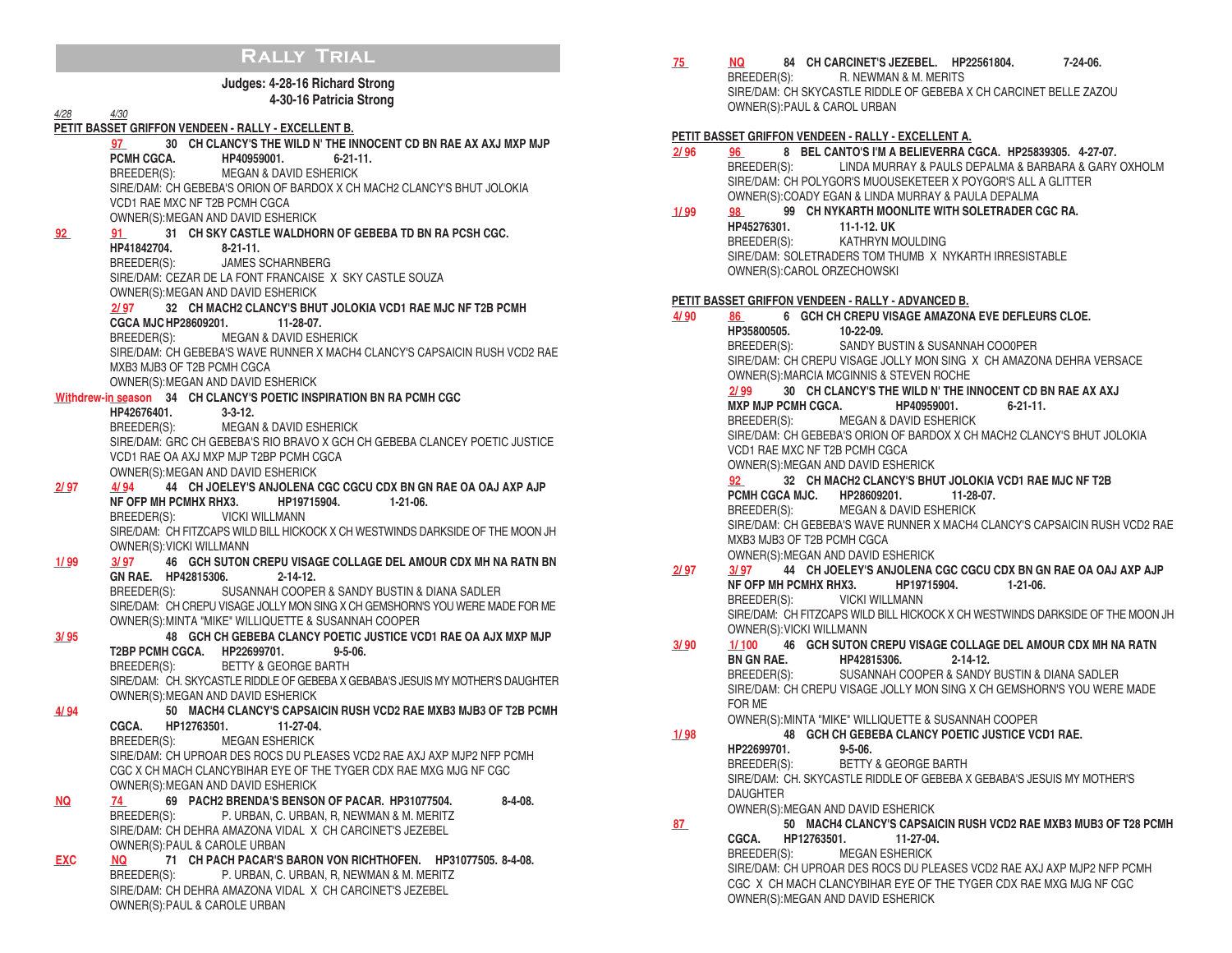**\_\_\_ \_\_\_ 65 HICOTTON SHARP DRESSED MAN BNRN PCJH CGCA RATN. HP13289501. 12-26-04.** BREEDER(S): ELIZABETH CATES & CHARLES D & HELEN INGHER SIRE/DAM: CH CHARLEN'S PARADOX X CH CHARLEN'S C'ARA  $EXC$ 

OWNER(S):BEVERLY CHILDS & TONY CHILDS

- **\_\_\_ \_\_\_ 69 PACH2 BRENDA'S BENSON OF PACAR. HP31077504. 8-4-08.** BREEDER(S): P. URBAN, C. URBAN, R. NEWMAN & M. MERITZ SIRE/DAM: CH DEHRA AMAZONA VIDAL X CH CARCINET'S JEZEBEL OWNER(S):PAUL & CAROLE URBAN **73 4/ 95**
- **\_\_\_ \_\_\_ 71 CH PACH PACAR'S BARON VON RICHTHOFEN. HP31077505. 8-4-08.** BREEDER(S): P. URBAN, C. URBAN, R. NEWMAN & M. MERITZ SIRE/DAM: CH DEHRA AMAZONA VIDAL X CH CARCINET'S JEZEBEL OWNER(S):PAUL & CAROLE URBAN **NQ 82**
- **\_\_\_ \_\_\_ 84 CH CARCINET'S JEZEBEL. HP22561804. 7-24-06.** BREEDER(S): R. NEWMAN & M. MERITS SIRE/DAM: CH SKYCASTLE RIDDLE OF GEBEBA X CH CARCINET BELLE ZAZOU OWNER(S):PAUL & CAROL URBAN **82 93**

### **PETIT BASSET GRIFFON VENDEEN - RALLY - ADVANCED A.**

- **\_\_\_ \_\_\_ 10 CH CHARLEN IRIS RN HP12615001. 11-13-4.** CHARLES INGER & HELEN INGHER SIRE/DAM: CH POLYGOR'S DES ROCS DU PLESIS OWNER(S):MARY FLUKE DVM **95 90**
- **\_\_ \_\_\_ 29 CLANCY'S CURSE OF THE WERE-RABBIT RN HC CGC. HP47398701. 6-11-14.** MEGAN AND DAVID ESHERICK SIRE/DAM: CH SKYCASTLE WALDHORN OF GEBEBA TD BN RA PCSH CGC X CH CLAN CY'S POETIC INSPIRATION BN RA PCMH CGC OWNER(S):MEGAN AND DAVID ESHERICK **75 88**

### **PETIT BASSET GRIFFON VENDEEN - RALLY - NOVICE A.**

- **\_\_\_ \_\_\_ 7 CH LEVRIER NAIN HERVE PCMH. HP36139201. 10-17-09.**  BREEDER(S): JOAN BURKE & LINDLEY & CAMERON HENSON. SIRE/DAM: CH CREPU VISAGE JOLLY MON SING X CH SONORA LEVRERNAIN SOPHIA LOREN OWNER(S):JOAN BURKE, LINDLEY & CAMERON HENSON **NQ NQ NQ 1/ 84**
- **\_\_\_ \_\_\_ 101 CH HEART OF OAK DE LA CHASSE. HP42145901. 11-21-11.** BREEDER(S): MARY FLUKE, DVM SIRE/DAM: GCH CH CELESTIAL CJ'S HEARTS ON FIRE OWNER(S):MARY FLUKE, DVM
- **\_\_\_ \_\_\_ 108 CH JOELEY'S BAYLEE AT OAKHAVEN PCSH. HP31431803 7-26-08.** BREEDER(S): VICKIE WILLMAN SIRE/DAM CH JODELL'S RICOCHET X CH JOELEY'S ANJOLENA OWNER(S):CONNIE PETERSON **NQ AB**

### **PETIT BASSET GRIFFON VENDEEN - RALLY - NOVICE B.**

- **\_\_\_ \_\_\_ 5 SONORA JAX CGC. HP46465303. 10-31-13.** BREEDER(S): JO QUINTENZ & GLORIA SWAINE SIRE/DAM: CH JANVAN GANDALF X CH WUFWIRES FANNIE MAE OWNER(S):MARCIA MCGINNIS & STEVEN ROCHE **96 88**
- **\_\_\_ \_\_\_ 35 CH DOUGLAN'S CRÈME CARAMEL AT JOELEY MH PCMHX RHX HP42816106. 12-9-11.** BREEDER(S): SUZANNE DOUGLASS & ROBYN WALLIS SIRE/DAM: ROKEENA ESPRIT NATURAL X CH CORREZE DES ROCS DU PLESSIS OWNER(S):VICKIE WILLMANN **NQ 2/ 99**
- **\_\_\_ \_\_\_ 37 CH JOELEY'S BROADWAY MR BEAU JANGLES. HP31431801. 7-26-08.** BREEDER(S): VICKIE WILLMANN SIRE/DAM: CH JOEDELLS RICOCHET X CH JOELEY'S ANJOLENA OWNER(S):DEBBIE MARTIN & VICKIE WILLMANN **97 1/ 99**
- **\_\_\_ \_\_\_ 42 CH JOELEY'S BUSY BEE CGC BN AXP AJP OFP MH PCMHX RHXZ. HP31431804. 7-26-06. VICKI WILLMANN** SIRE/DAM: CH JOEDELLS RICOCHET X CH JOELEY'S ANJOLENA OWNER(S):VICKI WILLMANN **1/ 100**
- **\_\_\_ \_\_\_ 51 CH MIREPOIX'S SPARKS WILL FLY CA, RN, HIC, BN.HP42989201. 3-21-12.** BREEDER(S): JAN ZIGICH & ROSS LITMAN SIRE/DAM: CH MIRAPOIX'S CARTOON COMEDY X CH CLEMENTINES A TOUCH OF PRADA AT M&M **2/ 99 3/ 99**
- OWNER(S):JAN ZIGICH, LORA MEGLI, KATHERINE HOWELL<br>98 57 JAREN'S RIGHT ABOUT NOW CGC CDX. HP **\_\_\_ \_\_\_ 57 JAREN'S RIGHT ABOUT NOW CGC CDX. HP27399405. 7-31-07.** BREEDER(S): DELBERTA GOGVLSKI & KAREN CLUGSTON SIRE/DAM: CH SOJOURN'S STANDBACK X CH JODELLS WHICH HAZEL OF JAREN OWNER(S):NAN EDUARDS & KAREN S PROTT-CLUGSTON **90 98**
- **\_\_\_ \_\_\_ 82 HICOTTON SHE'S A HEART BREAKER CGCU. HP29415504. 3-4-08.** BREEDER(S): ELIZABETH CATES & GENIE HUNTER SIRE/DAM DONAT GRAF VOM SCHWERIN X CH HICOTTON DANCE TO THE MUSIC OWNER(S):BEVERLY CHILDS & TONY CHILDS<br>AB 85 KRIECKSIDES CHASE WHAT N **NQ NQ**
- **\_\_\_ \_\_\_ 85 KRIECKSIDES CHASE WHAT MATTERS. HP49166701. 10-19-14.CAN** BREEDER(S): KRISTINA KRIECK, MARGARETKRIECK & SANDY BUSTIN SIRE/DAM: CH CELESTIAL CJ'S NIGHT SKY AND SHOOTING STAR X CH KRIECKSIDE'S CAN U HEAR ME NOW CGC **NQ AB**
- OWNER(S):MARGARET KRIECK & KRISTINA KRIECK **\_\_\_ \_\_\_ 86 BRADBURY'S SCARLET OHARA. HP22587403. 7-14-06.**  BREEDER(S): SHERYL BRADBURY SIRE/DAM: CH NIGHTDREAM HARMONIE DU ROY X CH BRADBURY'S CROSS YOUR EYES OWNER(S):DEBORAH PEARTHREE<br>85 110 GCH JODON'S IT'S **95 96**
- **\_\_\_ \_\_\_ 110 GCH JODON'S IT'S ALL ABOUT ME. HP34656703 5-24-09.** JOALLE HANSON - DESCO & CHRISTINE HAJEK SIRE/DAM CH WESTWINDS NITROUS OXIDE X JODELL'S ROXCEE OWNER(S):TAMMY HENSLEY & TAMARA TASKEY **82 85**
- **97 112 CH GRAND-VOILE FANCIES A NIGHTCAP. HP43205004. 5-27-12. BREEDER(S):** TAMMY HENSLEY & TAMARA TASKEY TAMMY HENSLEY & TAMARA TASKEY SIRE/DAM CH JODELL'S SHAKENIN'IT UP X GCH JODON'S IT'S ALL ABOUT ME OWNER(S):TAMMY HENSLEY & TAMARA TASKEY **NQ 97**

### **Sweepstakes**

**Sweepstakes Judges: Thursday, April 28th - Bev Tophill Saturday, April 30th - Cameron Henson**

### *4/28 4/30*

**PETIT BASSET GRIFFON VENDEEN - Sweepstakes - 6-9 mo. Puppy Dogs.**

- **\_\_\_ \_\_\_ 15 PICASSO V TUM-TUM'S VRIENDJES. HP50934801.NETH 8-8-15.** BREEDER(S): GWEN HUIKESHOVEN SIRE/DAM: SOLETRADER BJORN BORG X IPARLA DES ECHOS DE BUZET OWNER(S):DINA PLANCHE & GWEN HUIKESHOVEN **AB 3**
- **\_\_\_ \_\_\_ 27 MIREPOIX'S STUART WEITZMAN HP50067801. 10-3-15.** JAN ZIGICH & ROSS LITMAN SIRE/DAM: GCH MIREPOIX'S SON OF A DUCK X CH CLEMENTINE'S TOUCH OF PRADA OF M&M OWNER(S):JAN ZIGICH & ROSS LITMAN **2 1**
- **\_\_\_ \_\_\_ 59 TALUS STONEHOUSE I'M A TRAVELIN' MAN. HP49803901. 8-4-15.** CINDY WLIT & PHILIP WILT OWNER(S):CINDY WOOD & GARY WOOD **3 2**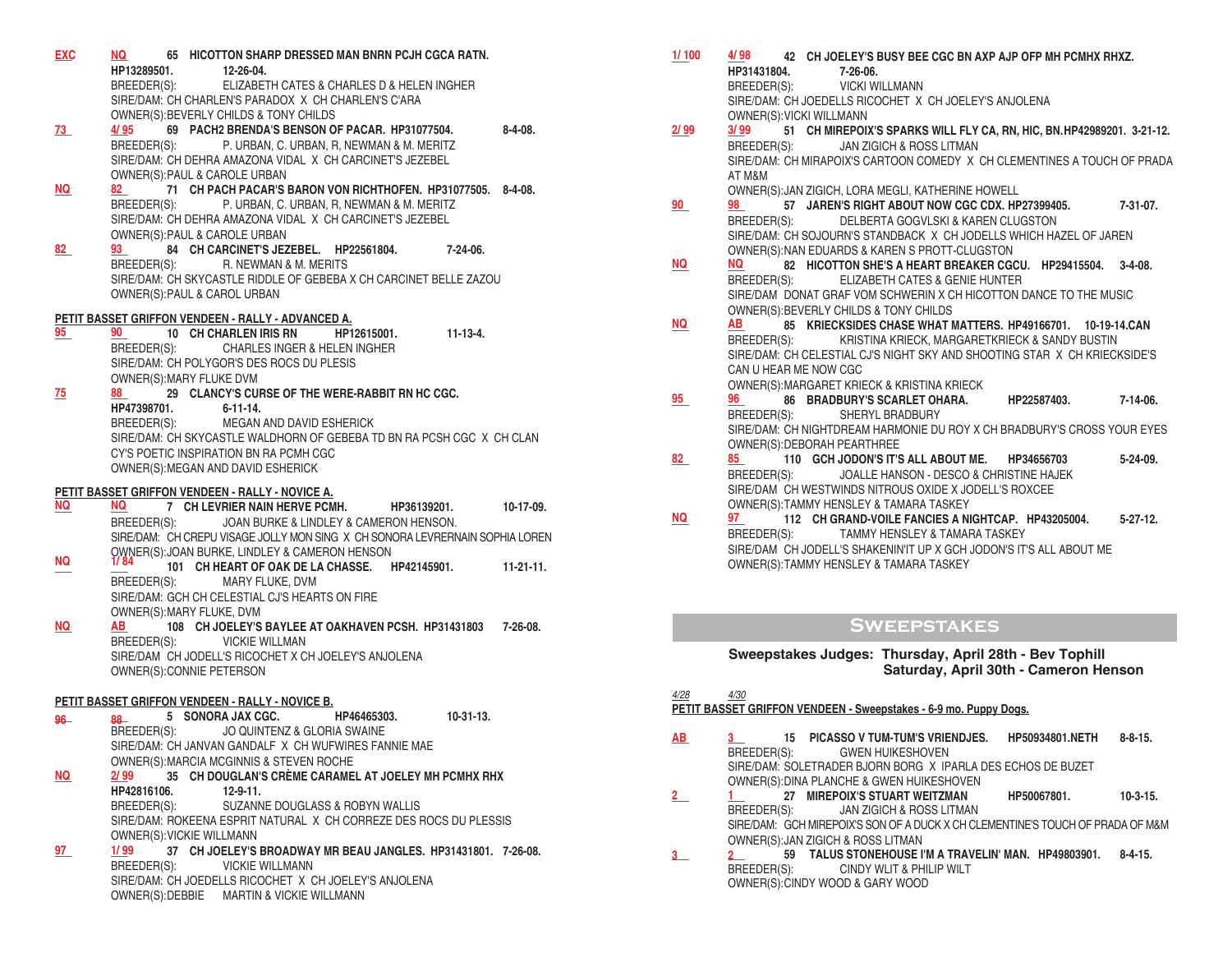*4/28 4/30* **AB AB**

# **\_\_\_ \_\_\_ 83 STELLAR & M&M'S ORANGE YOU GLAD TO SEE ME.**

**HP50650701. 10-12-15.** DONNA MOORE & JANICE HAYES SIRE/DAM: GCH HICOTTON CAN'T STOP ROCKIN X GCH M&MS TEXAS MAE WEST OWNER(S):JANICE HAYES, DONNA MOORE & ERIC CICERON

**\_\_\_ \_\_\_ 89 SOLETRADER RIGHT SAID FRED. AS04229305.ENGLAND 10-9-15.** BREEDER(S): GAVIN & SARA ROBERTSON SIRE/DAM: TAGLINES DOUBLE THE FUN AT SOLETRADER X SOLETRADER JESSIE JAY OWNER(S):TONYA STRUBLE  $1$ 

### **PETIT BASSET GRIFFON VENDEEN - Sweepstakes - 9-12 mo. Puppy Dogs.**

**\_\_\_ \_\_\_ 95 ALWAYS ILLY ISSIMO CHOCOLATE MOSCHISSIMO. HP49448705. 6-22-15.** TIFFANY & BILL CANNON SIRE/DAM: GCH TETU'S COMEDIE FRANCAIS DE BORDEAUS X GCH ALWAYS APPLETINI OWNER(S):RYAN & NIKI ANTHONY, TIFFANY & BILL CANNON **1 1**

# **PETIT BASSET GRIFFON VENDEEN - Sweepstakes - 12-18 mo. Junior Dogs.**

- **\_\_\_ \_\_\_ 25 JAREN'S BOYS 'ROUND HERE. HP48765502. 12-5-14.** BREEDER(S): KAREN S. PROTT-CLUGSTON & MARY E. WALSH SIRE/DAM: CH CHOUAN FINDER'S REEPER X GCH CH JAREN'S PUT A GIRL IN IT OWNER(S):KAREN S PROTT-CLUGSTON **2 2**
- **\_\_\_ \_\_\_ 45 R-N-B'S CHRISTMAS WALTZ. HP48779105. 12-19-14.** BREEDER(S): RODNEY JONES, BRYAN HELVEY, BRENT HUMPHREY & COREY BENEDICT SIRE/DAM: GCH CH JODELL'S BULLETPROOF AT R-N-B X GCH CH R-N-B'S EL TANGO DE ROXANNE (CHIC# 87930) OWNER(S): RICHARD KORENCHUK, JULIE KORENCHUK, RODNEY JONES & BRYAN HELVEY **1 1**

**PETIT BASSET GRIFFON VENDEEN - Sweepstakes - 6-9 mo. Puppy Bitches.**

- **\_\_\_ \_\_\_ 52 MIREPOIX'S TORY BURCH HP50067804. 10-3-15. JAN ZIGICH & ROSS LITMAN** SIRE/DAM: GCH MIREPOIX'S SON OF A DUCK X CH CLEMENTINE'S TOUCH OF PRADA OF M&M OWNER(S):JAN ZIGICH & ROSS LITMAN **1 1**
- **\_\_\_ \_\_\_ 56 MIREPOIX'S KATE SPADE HP50067805. 10-3-15.** BREEDER(S): JAN ZIGICH & ROSS LITMAN SIRE/DAM: GCH MIREPOIX'S SON OF A DUCK X CH CLEMENTINE'S TOUCH OF PRADA OF M&M OWNER(S):JAN ZIGICH & ROSS LITMAN **2 2**

### **PETIT BASSET GRIFFON VENDEEN - Sweepstakes - 9-12 mo. Puppy Bitches.**

- **\_\_\_ \_\_\_ 74 ALWAYS BELLE OF ELLIS ISLAND HP49487001. 6-22-15.** BREEDER(S): TIFFANY CANNON & BILL CANNON SIRE/DAM: GCH TETU COMEDIE FRANCAIS DE BORDEAUX X GCH ALWAYS APPLETINI OWNER(S):DAVID CLAUDE & REBECCA CLAUDE **2 1**
- **\_\_\_ \_\_\_ 88 ALWAYS BLONDE BOMBSHELL HP49487002. 6-22-15.** TIFFANY & BILL CANNON SIRE/DAM: GCH TETU COMEDIE FRANCAIS DE BORDEAUX X GCH ALWAYS APPLETINI OWNER(S):TIFFANY & BILL CANNON **1 2**

### **PETIT BASSET GRIFFON VENDEEN - Sweepstakes - 12-18 mo. Junior Bitches.**

- **\_\_\_ \_\_\_ 12 PEPPER POTTS DEL CAVE CANEM FCMH0461MEX. 04-22-15**. BREEDER(S): BABUSCI AGUSTO SIRE/DAM: RASHID RAM JALAPENO X AURIGA'S JANUARY JONES OWNER(S):GABRIELA RIVERO **2 3**
- **\_\_\_ \_\_\_ 18 JAREN'S RED SOLO CUP HP48765501. 12-5-14.** BREEDER(S): KAREN S. PROTT-CLUGSTON, & MARY E WALSH SIRE/DAM: CH CHOUAN FINDER'S REEPER X GCH CH JAREN'S PUT A GIRL IN IT ( CHIC # 72006) OWNER(S):KAREN S PROTTT - CLUGSTON **3 2**
- **\_\_\_ 26 LEVRIER NAIN ROXANNE HP49434001. 2-18-15.** BREEDER(S): JO QUINTENZ & LINDLEY HENSON SIRE/DAM: ERQUY EUS BRO AR GWESKLEN X CH SONORA HONORIA (CHIC#96654) OWNER(S):LINDLEY HENSON **4**
- **\_\_\_ \_\_\_ 62 R-N-B'S HARD CANDY CHRISTMAS HP48779104. 12-19-14.** RODNEY JONES & BRYAN HELVEY & BRENT HUMPHREY & COREY B ENEDICT SIRE/DAM: GCH CH JODELL'S BULLETPROOF AT R-N-B X GCH CH R-N-B'S EL TANGO DE ROXANNE (CHIC#87930) OWNER(S):RODNEY JONES & BRYAN HELVEY & BRENT HUMPHREY & COREY BENEDICT **1 1**

| <b>BEST IN SWEEPSTAKES:</b> |  |  |  |
|-----------------------------|--|--|--|
| <b>BEST OF OPPOSITE SEX</b> |  |  |  |
| TO BEST IN SWEEPSTAKES:     |  |  |  |
|                             |  |  |  |

#### *4/28 4/30*

**PETIT BASSET GRIFFON VENDEEN - Veteran Sweepstakes 7-11 year old Dogs.**

**\_\_\_ \_\_\_ 67 GCH CH HICOTTON CAN'T STOP ROCKIN' HC. HP33175903. 1-19-09.** BREEDER(S): ELIZABETH CATES & GENIE HUNTER SIRE/DAM: CH DEHRA AMAZONA VIDAL X CH HICOTTON DANCE TO THE MUSIC OWNER(S):BEVERLY CHILDS & TONY CHILDS **1 1**

### **PETIT BASSET GRIFFON VENDEEN - Veteran Sweepstakes Dogs 11 years and older.**

- **\_\_\_ \_\_\_ 23 PACH WUFWIRES FRENCH COGNAC. HP10177502. 5-25-04.** BREEDER(S): CAROLE & GERALD EDISON SIRE/DAM: SIR DANIEL X SEATTLEDES ROC DU PLESSIS OWNER(S):JULIET & ROBERT FRANZEN **1 2**
- **\_\_\_ \_\_\_ 65 HICOTTON SHARP DRESSED MAN BNRN PCJH CGCA RATN. HP13289501. 12-26-04.** BREEDER(S): ELIZABETH CATES & CHARLES D & HELEN INGHER SIRE/DAM: CH CHARLEN'S PARADOX X CH CHARLEN'S C'ARA OWNER(S):BEVERLY CHILDS & TONY CHILDS **2 1**

### **PETIT BASSET GRIFFON VENDEEN - Veteran Sweepstakes 7-11 year old Bitches.**

- **\_\_\_ \_\_\_ 8 BEL CANTO'S I'M A BELIEVERRA CGCA. HP25839305. 4-27-07.** LINDA MURRAY & PAULS DEPALMA & BARBARA & GARY OXHOLM SIRE/DAM: CH POLYGOR'S MUOUSEKETEER X POYGOR'S ALL A GLITTER OWNER(S):COADY EGAN & LINDA MURRAY & PAULA DEPALMA **3 2**
- **\_\_\_ 20 GCH CH JAREN'S PUT A GIRL IN IT. HP33166806. 1-22-09.** BREEDER(S): KAREN S. PROTT-CLUGSTON SIRE/DAM: CH CHIEN BLANC I'M A TRAVELIN'MAN X CH JAREN'S OUR GIRL FRIDAY CGC HC OWNER(S):KAREN S PROTTT - CLUGSTON **2**
	- **\_\_\_ 22 GCH CH JAREN'S PUT A GIRL IN IT. HP33166806. 1-22-09.** KAREN S. PROTT-CLUGSTON SIRE/DAM: CH CHIEN BLANC I'M A TRAVELIN'MAN X CH JAREN'S OUR GIRL FRIDAY CGC HC OWNER(S):KAREN S PROTTT - CLUGSTON **1**
- **\_\_\_ 76 GCH CH CELESTIAL CJ'S SENECA. HP28638301. 8-18-7.** BREEDER(S): PAMELA HELMER & ZACHARY HELMER SIRE/DAM: CH CJ'S GREATEST SHOW ON EARTH X CELESTIAL COMET IN THE SKY OWNER(S):PHILIP WILT & CINDY WILT & JEANNE HURTY **1**
	- **\_\_\_ \*98 CH SERENDIPITY'S TUMBLEWEED. HP24744101. 11-6-06.** VICTORIA W CANTOR & CHARLES CANTOR SIRE/DAM: GOODTIME SIR WALLY X CH SRNDPTS' PAWS FOR FIDDLE FADDLE OWNER(S):VICTORIA W CANTOR & CHARLES M CANTOR **4**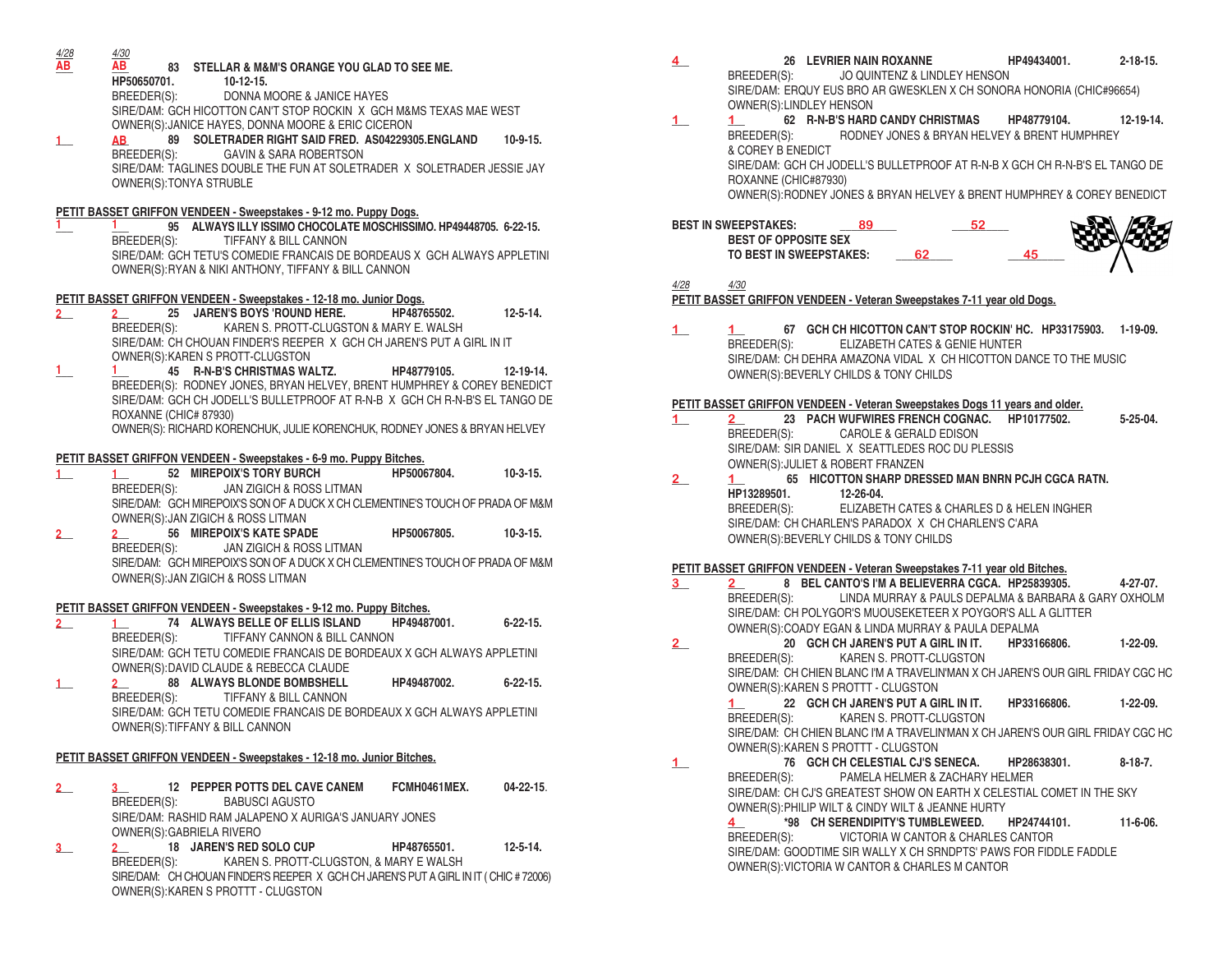

### **Breed Judging - Dogs - Regular**

**JUDGES: Thursday, APRIL 28th - Luc Boileau Saturday, APRIL 30th - Doug Johnson**

#### **PETIT BASSET GRIFFON VENDEEN - 6-9 mo. Puppy Dogs.**

- **\_\_\_ \_\_\_ 15 PICASSO V TUM-TUM'S VRIENDJES. HP50934801.NETH 8-8-15.** BREEDER(S): GWEN HUIKESHOVEN SIRE/DAM: SOLETRADER BJORN BORG X IPARLA DES ECHOS DE BUZET OWNER(S):DINA PLANCHE & GWEN HUIKESHOVEN **AGENT: LOIS DEMERS**
- **\_\_\_ \_\_\_ 27 MIREPOIX'S STUART WEITZMAN HP50067801. 10-3-15. JAN ZIGICH & ROSS LITMAN** SIRE/DAM: GCH MIREPOIX'S SON OF A DUCK X CH CLEMENTINE'S TOUCH OF PRADA OF M&M OWNER(S):JAN ZIGICH & ROSS LITMAN
- **\_\_\_ \_\_\_ 59 TALUS STONEHOUSE I'M A TRAVELIN' MAN. HP49803901. 8-4-15.** BREEDER(S): CINDY WLIT & PHILIP WILT SIRE/DAM: GCH CH HICOTTON CAN'T STOP ROCKIN X CH CELESTIAL OF THE AIIRAT TALUS OWNER(S):CINDY WOOD & GARY WOOD
- **AB 89 SOLETRADER RIGHT SAID FRED. AS04229305.ENGLAND 10-9-15.**<br>BREEDER(S): GAVIN & SARA ROBERTSON GAVIN & SARA ROBERTSON SIRE/DAM: TAGLINES DOUBLE THE FUN AT SOLETRADER X SOLETRADER JESSIE JAY OWNER(S):TONYA STRUBLE

#### **PETIT BASSET GRIFFON VENDEEN - 9-12 mo. Puppy Dogs.**

**\_\_\_ \_\_\_ 95 ALWAYS ILLY ISSIMO CHOCOLATE MOSCHISSIMO. HP49448705. 6-22-15.** BREEDER(S): TIFFANY & BILL CANNON SIRE/DAM: GCH TETU'S COMEDIE FRANCAIS DE BORDEAUS X GCH ALWAYS APPLETINI OWNER(S):RYAN & NIKI ANTHONY, TIFFANY & BILL CANNON

#### **PETIT BASSET GRIFFON VENDEEN - 12-18 mo. Junior Dogs.**

**\_\_\_ \_\_\_ 43 JAREN'S PARKING LOT PARTY. HP48765583. 12-5-14**. KAREN S. PROTT-CLUGSTON & MARY E. WALSH SIRE/DAM: CH CHOUAN FINDER'S REEPER X GCH CH JAREN'S PUT A GIRL IN IT OWNER(S):KAREN S PROTT-CLUGSTON, JUDY & MIKE COLGATE

#### **PETIT BASSET GRIFFON VENDEE - Novice Dogs.**

**\_\_\_ \_\_\_ 85 KRIECKSIDES CHASE WHAT MATTERS HP49166701. 10-19-14.CAN** BREEDER(S): KRISTINA KRIECK, MARGARETKRIECK & SANDY BUSTIN SIRE/DAM: CH CELESTIAL CJ'S NIGHT SKY AND SHOOTING STAR X CH KRIECKSIDE'S CAN U HEAR ME NOW CGC OWNER(S):MARGARET KRIECK & KRISTINA KRIECK

#### **PETIT BASSET GRIFFON VENDEEN - Bred by Exhibitor Dogs.**

- **\_\_\_ \_\_\_ \*25 JAREN'S BOYS 'ROUND HERE. HP48765502. 12-5-14.** KAREN S. PROTT-CLUGSTON & MARY E. WALSH SIRE/DAM: CH CHOUAN FINDER'S REEPER X GCH CH JAREN'S PUT A GIRL IN IT OWNER(S):KAREN S PROTT-CLUGSTON
- **\_\_\_ \_\_\_ \*41 TALUS MARTIN CRUIZIN THE COOSA. HP49803902. 8-4-15.** CINDY WLIT & PHILIP WILT SIRE/DAM: GCH HICOTTON CAN'T STOP ROCKIN X CH CELEXTIA'S CJ'S QUEEN OF THE AIR AT TALUS OWNER(S):FAYE NUNN & CINDY WILT
- **\_\_\_ \_\_\_ \*45 R-N-B'S CHRISTMAS WALTZ. HP48779105. 12-19-14.** BREEDER(S): RODNEY JONES, BRYAN HELVEY, BRENT HUMPHREY & COREY BENEDICT SIRE/DAM: GCH CH JODELL'S BULLETPROOF AT R-N-B X GCH CH R-N-B'S EL TANGO DE ROXANNE (CHIC# 87930) OWNER(S): RICHARD KORENCHUK, JULIE KORENCHUK, RODNEY JONES & BRYAN HELVEY **1 1**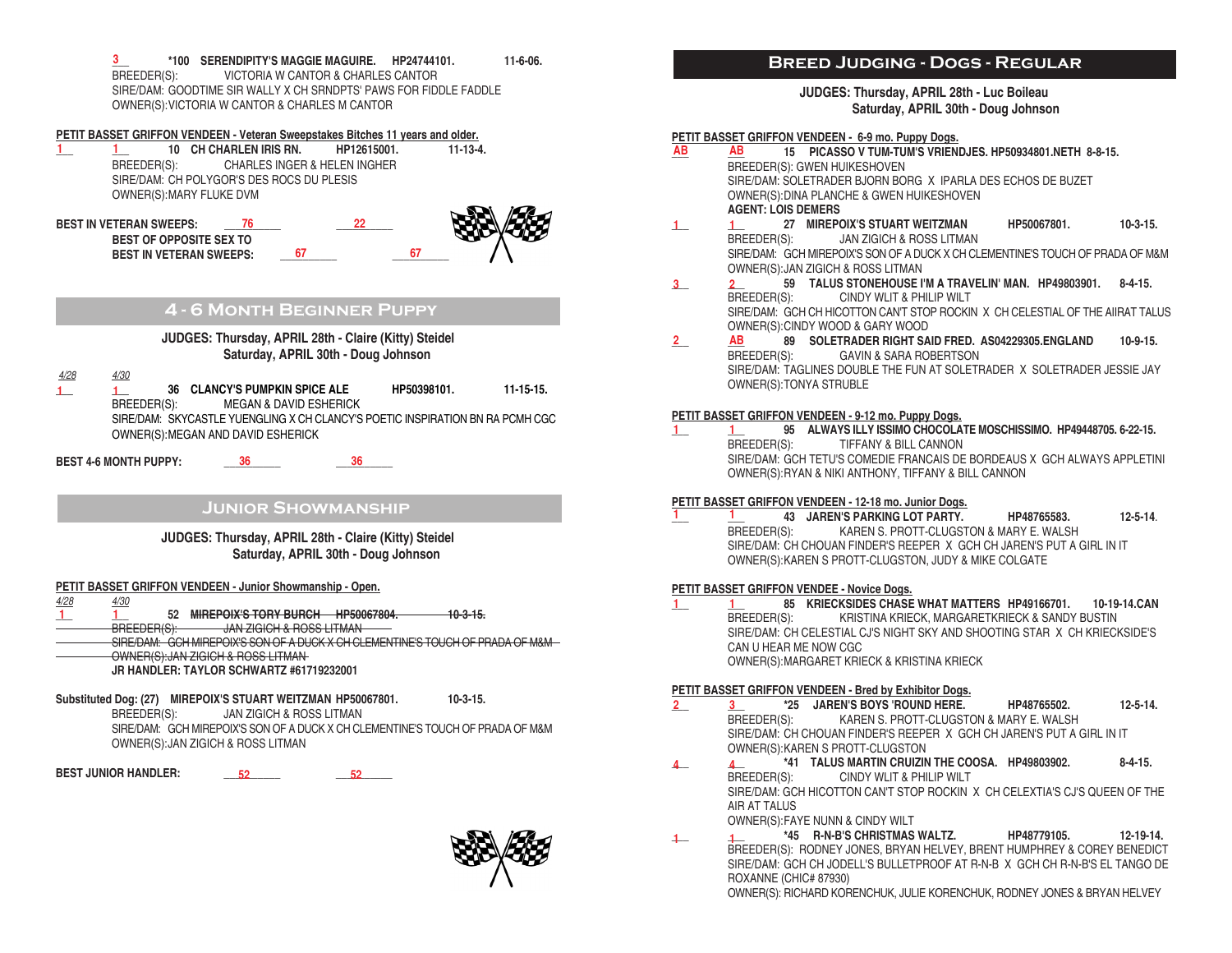- **\_\_\_ \_\_\_ 75 JUS A LITTLE DEAR WITH DEHRA. HP48600701 10-22-14. NICK FROST &JULIE SHANNON** SIRE/DAM: GCH CH VILAUDDENS ASLAK X GCH CH JUS SHOUT IT OUT TO DEHRA OWNER(S): NICK FROST & JULIE SHANNON **3 2**
- **\_\_\_ \_\_\_ 83 STELLAR & M&M'S ORANGE YOU GLAD TO SEE ME. HP50650701.10-12-15.** BREEDER(S): DONNA MOORE & JANICE HAYES SIRE/DAM: GCH HICOTTON CAN'T STOP ROCKIN X GCH M&MS TEXAS MAE WEST OWNER(S): JANICE HAYES, DONNA MOORE & ERIC CICERON AB

### **PETIT BASSET GRIFFON VENDEEN - Open Dogs.**

- **\_\_\_ \_\_\_ 9 RASHID RAM ASTON MARTIN. FCML9556MEX.PERU 2-7-14.** MIGUEL RASHID SIRE/DAM: RASHID RAM IAGO X RASHID RAM JULIETA OWNER(S): GABRIELA RIVERO<br>4 11 DR SUESS FAN **\_\_\_ \_\_\_ 11 DR SUESS FAVORITE. HP47735402. 6-16-14. 3 2 4 4**
- BREEDER(S): CAROL DOERGE SIRE/DAM: CH JUS TEXAS PRIME X CH JUS THANK YOU FOR THE MUSIC OWNER(S): TIMOTHY D BRYANT<br>193 RASHID RAM IAGO.
- **\_\_\_ \_\_\_ 93 RASHID RAM IAGO. KCP/RD/02891/12 10-15-12.PERU** RASHID RAMIREZ & CARLOS MIGUEL SIRE/DAM: AURIGA SOOLESTRADER TONY TIGER X AURIGA JANUARY JONES OWNER(S): ALBERTO LEGO AGENT: SANTIAGO PINTO **1 1**
- **\_\_\_ \_\_\_ 97 NIGHTDREAM DIEGO DELGADO HP44274801 1-4-12.FINLAND** SIRKKA SUNDSTROM SIRE/DAM: CH MIREPOIX'S SID VICIOUS X FIN CH NIGHTDREAM ISIDORE DUCASSE OWNER(S): VICKI CLEMENT & JAN ZIGICH **2 3**

**WINNERS DOG: \_\_\_\_\_\_\_\_\_\_ \_\_\_\_\_\_\_\_\_\_ 27 93 RESERVE WINNERS DOG: \_\_\_\_\_\_\_\_\_\_ \_\_\_\_\_\_\_\_\_\_ 89 9**

### **Breed Judging - Dogs - Non-regular, Individual**

### **PETIT BASSET GRIFFON VENDEEN - HUNT Class Dogs.**

**\_\_\_ \_\_\_ 101 CH HEART OF OAK DE LA CHASSE. HP42145901. 11-21-11**. BREEDER(S): MARY FLUKE, DVM SIRE/DAM: GCH CH CELESTIAL CJ'S HEARTS ON FIRE OWNER(S):MARY FLUKE, DVM **1 1**

### **PETIT BASSET GRIFFON VENDEEN - VETERAN 7-11 year old Dogs.**

**\_\_\_ \_\_\_ 67 GCH CH HICOTTON CAN'T STOP ROCKIN' HC. HP33175903. 1-19-09.** BREEDER(S): ELIZABETH CATES & GENIE HUNTER SIRE/DAM: CH DEHRA AMAZONA VIDAL X CH HICOTTON DANCE TO THE MUSIC OWNER(S):BEVERLY CHILDS & TONY CHILDS **1 1**

# **PETIT BASSET GRIFFON VENDEEN - VETERAN Dogs 11 years and older.**<br>1 **1** 65 HICOTTON SHARP DRESSED MAN BNRN PCJ

**\_\_\_ \_\_\_ 65 HICOTTON SHARP DRESSED MAN BNRN PCJH CGCA RATN. HP13289501. 12-26-04.** BREEDER(S): ELIZABETH CATES & CHARLES D & HELEN INGHER SIRE/DAM: CH CHARLEN'S PARADOX X CH CHARLEN'S C'ARA OWNER(S):BEVERLY CHILDS & TONY CHILDS **1 1**

### **Breed Judging - Bitches - Regular**

### **JUDGES: Thursday, APRIL 28th - Luc Boileau Saturday, APRIL 30th - Doug Johnson**

#### *4/28 4/30* **PETIT BASSET GRIFFON VENDEEN - 6-9 mo. Puppy Bitches. \_\_\_ \_\_\_ 52 MIREPOIX'S TORY BURCH. HP50067804. 10-3-15.**  JAN ZIGICH & ROSS LITMAN SIRE/DAM: GCH MIREPOIX'S SON OF A DUCK X CH CLEMENTINE'S TOUCH OF PRADA OF M&M OWNER(S):JAN ZIGICH & ROSS LITMAN **\_\_\_ \_\_\_ 56 MIREPOIX'S KATE SPADE. HP50067805. 10-3-15.** JAN ZIGICH & ROSS LITMAN SIRE/DAM: GCH MIREPOIX'S SON OF A DUCK X CH CLEMENTINE'S TOUCH OF PRADA OF M&M OWNER(S):JAN ZIGICH & ROSS LITMAN **\_\_\_ \*72 TALUS STONEHOUSE SUGAR MAGNOLIA. HP49803905. 08-04-15.**  BREEDER(S): PHILIP WILT & CINDY WILT SIRE/DAM GCH HICOTTON CAN'T STOP ROCKIN X CH CELESTIAL CJ'S QUEEN OF THE AIR AT TALUS OWNER(S):CINDY & PHIL WILT **1 2**  $\frac{2}{\sqrt{2}}$ **AB**

### **PETIT BASSET GRIFFON VENDEEN - 9-12 mo. Puppy Bitches.**

- **\_\_\_ \_\_\_ \*74 ALWAYS BELLE OF ELLIS ISLAND. HP49487001. 6-22-15.** TIFFANY CANNON & BILL CANNON SIRE/DAM: GCH TETU COMEDIE FRANCAIS DE BORDEAUX X GCH ALWAYS APPLETINI OWNER(S):DAVID CLAUDE & REBECCA CLAUDE **3 3**
- **\_\_\_ \_\_\_ 88 ALWAYS BLONDE BOMBSHELL. HP49487002. 6-22-15.** BREEDER(S): TIFFANY & BILL CANNON SIRE/DAM: GCH TETU COMEDIE FRANCAIS DE BORDEAUX X GCH ALWAYS APPLETINI OWNER(S):TIFFANY & BILL CANNON  $\frac{2}{\sqrt{2}}$
- **\_\_\_ \_\_\_ 102 SOLETRADER KOOKIES N'KREAM 1130707CAN. 5-2-15.UK** BREEDER(S): GAVIN & SARA ROBERTSON SIRE/DAM: SOLETRADERS TOM THUMB X DEBUCHER HEBE OWNER(S):MARTIN & WENDY DOHERTY **1 2**

### **PETIT BASSET GRIFFON VENDEEN - 12-18 mo. Junior Bitches.**

- **\_\_\_ \_\_\_ 12 PEPPER POTTS DEL CAVE CANEM. FCMH0461MEX. 04-22-15**. BABUSCI AGUSTO SIRE/DAM: RASHID RAM JALAPENO X AURIGA'S JANUARY JONES OWNER(S):GABRIELA RIVERO **1 1**
- **\_\_\_ \_\_\_ \*70 CJ'S HAPPY GO LUCKY AT FIVE MILE HP48847702. 11-19-14.** BREEDER(S): LYNNE & MARK FLORIAN & CHARLES & JEANNE HURTY SIRE/DAM GCH CH CELESTIAL CH'S RINGMASTER AT TALUS X GCH CH CJ'S NEVER FULLY DRESSED WITHOUT A SMILE OWNER(S):CINDY & PHIL WILT **2 2**

### **PETIT BASSET GRIFFON VENDEEN - Amateur-Owner-Handler Bitches.**

**\_\_\_ \_\_\_ \*38 CHECKERED FLAG'S MOCKINGJAY. HP48409701. 10-14-14.**   $B$ REEDER(S): SIRE/DAM: SEWARD'S RONAN X CHECKE5RED FLAG'S SATURDAY NITE SHORT TRACK RACIN' OWNER(S):AMY L BARR **1 1**

### **PETIT BASSET GRIFFON VENDEEN - Bred by Exhibitor Bitches.**

**\_\_\_\_\_\_\_\_\_\_\_\_\*18 JAREN'S RED SOLO CUP.** HP48765501. **12-5-14.**<br>BREEDER(S): KAREN S. PROTT-CLUGSTON, & MARY E WALSH KAREN S. PROTT-CLUGSTON, & MARY E WALSH SIRE/DAM: CH CHOUAN FINDER'S REEPER X GCH CH JAREN'S PUT A GIRL IN IT ( CHIC # 72006) OWNER(S):KAREN S PROTTT - CLUGSTON **3 3**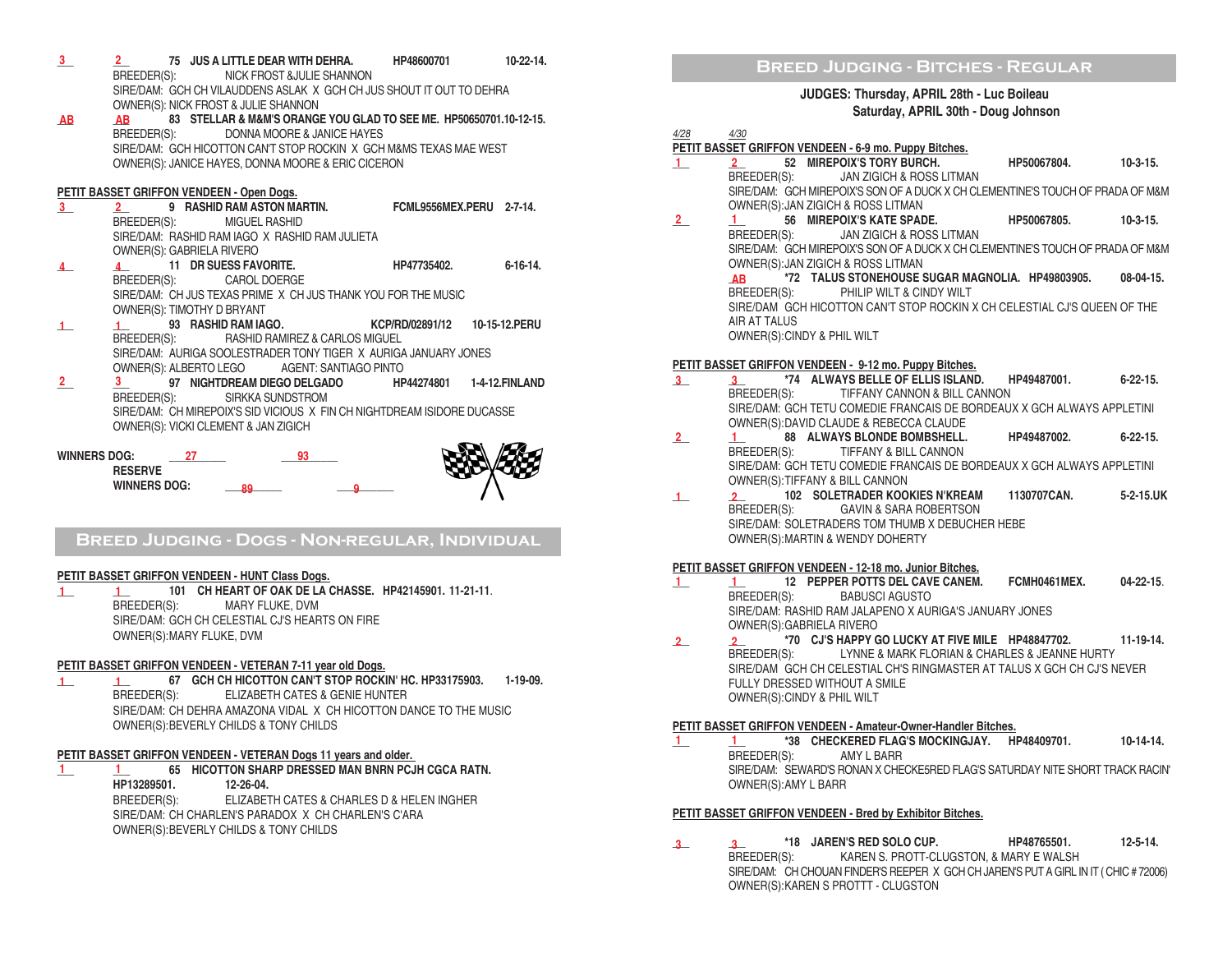- **\_\_\_ \*26 LEVRIER NAIN ROXANNE. HP49434001. 2-18-15.** BREEDER(S): JO QUINTENZ & LINDLEY HENSON SIRE/DAM: ERQUY EUS BRO AR GWESKLEN X CH SONORA HONORIA (CHIC#96654) OWNER(S):LINDLEY HENSON **\_\_\_ \_\_\_ \*62 R-N-B'S HARD CANDY CHRISTMAS. HP48779104. 12-19-14.** BREEDER(S): RODNEY JONES & BRYAN HELVEY & BRENT HUMPHREY & COREY B ENEDICT SIRE/DAM: GCH CH JODELL'S BULLETPROOF AT R-N-B X GCH CH R-N-B'S EL TANGO DE ROXANNE (CHIC#87930) OWNER(S):RODNEY JONES & BRYAN HELVEY & BRENT HUMPHREY & COREY BENEDICT **\_\_\_ \_\_\_ 90 DEHRA TIRAMISU. HP48650701. 9-19-14.** BREEDER(S): NICK FROST & A DEAN WALL SIRE/DAM: CH DEHRA PISGAH ARMAND X DEHRA LAVERNE KOKO OWNER(S):NICHOLAS FROST **PETIT BASSET GRIFFON VENDEEN - American Bred Bitches. \_\_\_ \_\_\_ 106 M&M'S CALAMITY JANE. HP47531502 5-9-14. 1 Moved Up** BREEDER(S): BONNA MOORE SIRE/DAM CH AURIGA'S JUST JACK X CH M&M'S TEXAS MAE WEST OWNER(S):DONNA MOORE & JANICE HAYES **PETIT BASSET GRIFFON VENDEEN - Open Bitches. \_\_\_ \_\_\_ 58 KRIECKSIDE'S SUGAR ON SNOW. HP49166702. 10-19-14.CAN** BREEDER(S): MARGARET KRIEK & SANDRA BUSTIN SIRE/DAM: CH CELESTIAL CJ'S NIGHT SKY AND SHOOTING STARS X CH KRIECKSIDE'S CAN U HEAR ME NOW CGC OWNER(S):D. REGINA LINDSEY **\_\_\_ \_\_\_ 104 SOLETRADER ANNIE MAC. AR00487601. 8-29-13.** BREEDER(S): GAVIN & SARA ROBERTSON SIRE/DAM SOLETRADERS DUNC 'N' DISORDERLY X SOLETRADER PEEK A BOO OWNER(S):SARA ROBERTSON & WENDY DOHERTY **WINNERS BITCH: \_\_\_\_\_\_\_\_\_\_ \_\_\_\_\_\_\_\_\_\_ 106 104 RESERVE WINNERS BITCH: \_\_\_\_\_\_\_\_\_\_ \_\_\_\_\_\_\_\_\_\_ 104 56** *4/28 4/30* **PETIT BASSET GRIFFON VENDEEN - VETERAN 7-11 year old Bitches. \_\_\_ \*22 GCH CH JAREN'S PUT A GIRL IN IT. HP33166806. 1-22-09.** KAREN S. PROTT-CLUGSTON SIRE/DAM: CH CHIEN BLANC I'M A TRAVELIN'MAN X CH JAREN'S OUR GIRL FRIDAY CGC HC OWNER(S):KAREN S PROTTT - CLUGSTON **\_\_\_ \_\_\_ \*68 CH DEHRA AMAZONA ELEGANTE BORDEAUX. HP28328002. 7-30-07.** BREEDER(S): NICK FROST & HELEN GOLDBERG **Breed Judging - Bitches - Non-regular, Individual 4 2 2 1 1 AB AB 1 1 1 2 3**
	- SIRE/DAM: GCH DEHRA AMAZONA BVGARI X CH DEHRA PORTIA OWNER(S):DAVID CLAUDE & REBECCA CLAUDE
	- **\_\_\_ \_\_\_ \*76 GCH CH CELESTIAL CJ'S SENECA. HP28638301. 8-18-7.** PAMELA HELMER & ZACHARY HELMER SIRE/DAM CH CJ'S GREATEST SHOW ON EARTH X CELESTIAL COMET IN THE SKY OWNER(S):PHILIP WILT & CINDY WILT & JEANNE HURTY **1 2**

**\_\_\_ \*98 CH SERENDIPITY'S TUMBLEWEED. HP24744101. 11-6-06.** VICTORIA W CANTOR & CHARLES CANTOR SIRE/DAM: GOODTIME SIR WALLY X CH SRNDPTS' PAWS FOR FIDDLE FADDLE OWNER(S):VICTORIA W CANTOR & CHARLES M CANTOR **\_\_\_ \*100 GCH SERENDIPITY'S MAGGIE MAGUIRE. HP24744101. 11-6-06.** BREEDER(S): VICTORIA W CANTOR & CHARLES CANTOR SIRE/DAM: GOODTIME SIR WALLY X CH SRNDPTS' PAWS FOR FIDDLE FADDLE OWNER(S):VICTORIA W CANTOR & CHARLES M CANTOR **4**

#### **PETIT BASSET GRIFFON VENDEEN - VETERAN Bitches 11 years and older.**

**\_\_\_ \_\_\_ 10 CH CHARLEN IRIS RN HP12615001. 11-13-4.** BREEDER(S): CHARLES INGER & HELEN INGHER SIRE/DAM: CH POLYGOR'S DES ROCS DU PLESIS OWNER(S):MARY FLUKE DVM **1 1**

### **Best of Breed**

#### **~ DOGS ~**

*4/28 4/30*

**\_\_\_ \_\_\_ 17 CH PINK PANTHER V TUM-TUM'S VRIENDJES. HP50853401.NETH 1-2-13.** BREEDER(S): GWEN HUIKESHOVEN SIRE/DAM: SOLETRADER BJORN BORG X VILAUDDENS ROA OWNER(S):DINA PLANCHE, DIANE BOLAK, GWEN HUIKESHOVEN **AGENT: LOIS DEMERS \_\_\_ \_\_\_ 19 CH JUST TEXAS PRIME. HP45797701. 8-10-13.** BREEDER(S): JULIE SHANNON SIRE/DAM: CH SOLE TRADER FERNANDO X CH JUS JAMMIN' OWNER(S):MARY ANN MOREY **AGENT: MARK BETTIS, AKC REG. HANDLER \_\_\_ \_\_\_ 21 GCH JUS STRIKE IT RICH. HP42893601. 3-24-12.** MARY ANN MOREY SIRE/DAM: GCH VILAUDDENS ASIAK X CH JUS JAMMIN OWNER(S):MARY ANN MOREY **AGENT: MARK BETTIS, AKC REG. HANDLER \_\_\_ \_\_\_ \*33 CH MIREPOIX WESKYUWIN CHAMPAGNE ON ICE. HP44274803. 9-29-12.** JAN ZIGICH & ROSS LITMAN SIRE/DAM: CH AURIGA'S HEATHYVIEW WILDE OSCAR X CH CLEMENTINE'S A TOUCH OF PRADA OF M & M OWNER(S):SHARON J BETKER, JANINE STARINK & JAN ZIGICH **\_\_\_ \_\_\_ 47 GCH TETU'S MISTER HOMER. HP41556603. 10-2-11.** BREEDER(S): DAVID & REBECCA CLAUDE SIRE/DAM: CH MIREPOIX'S CARTOON COMEDY X CH DEHRA AMAZONA ELEGANTE BORDEAUX OWNER(S):SHELLEY BARCLAY & MONA STILES **\_\_\_ \_\_\_ \*49 CH WESTWINDS DYNAMITE HANDLE WITH CARE. HP46598901. 12-14-13.** BREEDER(S): PATRICIA KOPROVIC SIRE/DAM: GCH SONORA HIDALGO X WESTWINDS HONEY BUNCHES OF OH NOS OWNER(S):PATRICIA KOPROVIC **\_\_\_ \_\_\_ 53 GCH SONORA HIDALGO. HP42247303. 1-10-12.** BREEDER(S): JO QUINTENZ SIRE/DAM: CH GEBABA TEXAS TRUE GRIT X CH SONORA CLARISIMA OWNER(S):JO QUINTEZ **\_\_\_ \_\_\_ \*55 CH SONORA JAVIER JARNERO AR ATLANDIA. HP46465301. 10-31-13.** BREEDER(S): JO QUINTENZ & GLORIA SWAINE SIRE/DAM: CH JANVAN GANDALF X CH WUFWIRES FANNIE MAE

OWNER(S):GLORIA SWAINE & JO QUINTENZ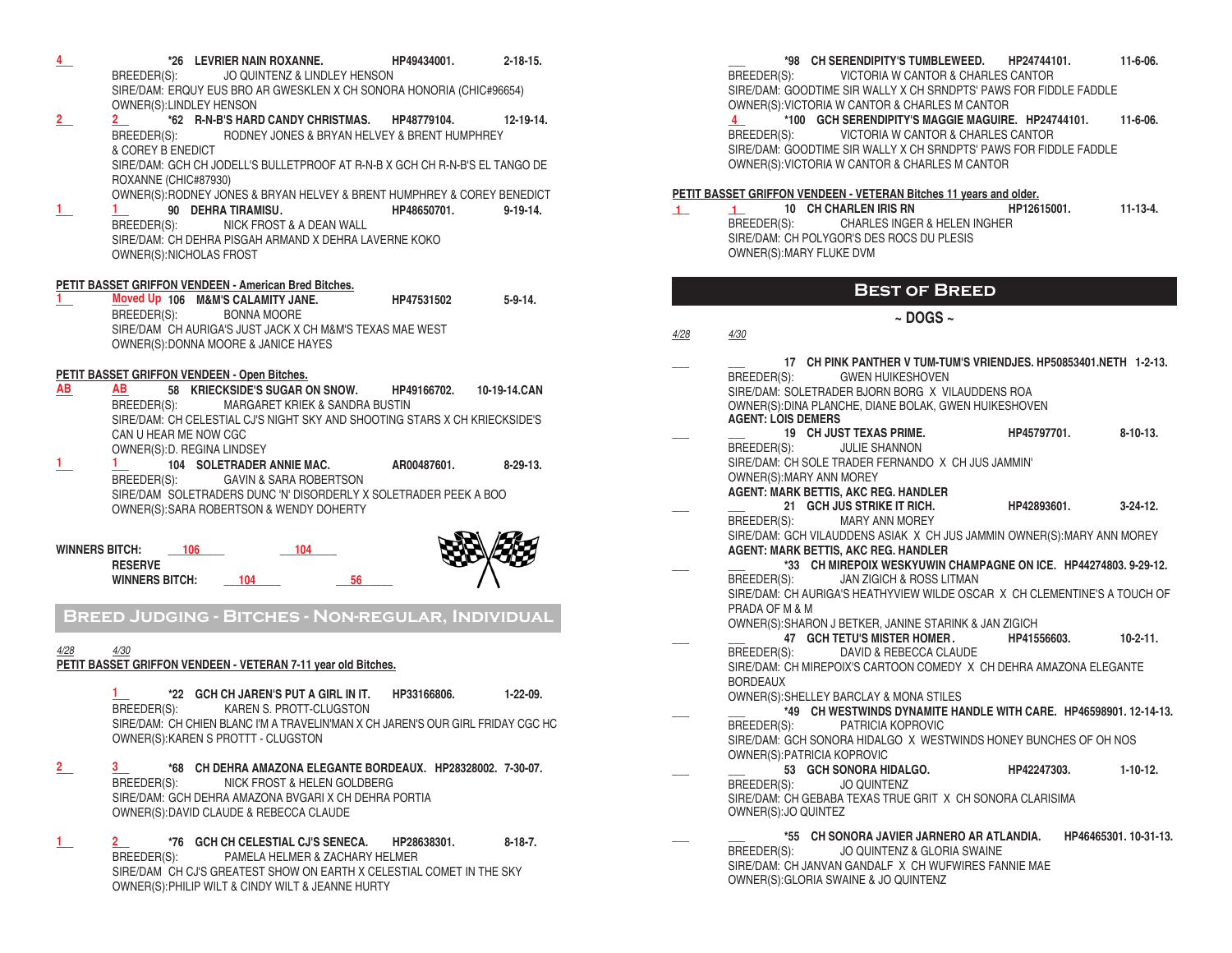**\_\_\_ \_\_\_ 61 GCH TETU COMEDIE GRANCAISE DE BORDEAUX. HP41556601. 10-2-11.** DAVID & REBECCA CLAUDE SIRE/DAM: CH MIREPOIX'S CARTOON COMEDY X CH DEHRA AMAZONA ELEGANTE **BORDEAUX** OWNER(S):DAVID CLAUDE & REBECCA CLAUDE **AGENT: BROOKE AYALA \_\_\_ \_\_\_ 63 CH JUS A CARBON COPY. HP45787705. 8-10-13. JULIE SHANNON** SIRE/DAM: CH SOLTRADER FERNANDO X CH JUS JAMMIN' OWNER(S): VIRGINIA CLARK **AB 73 GCH VILAUDDENS ASLAK. HP40537601.** 2-25-11.SWEDEN<br>RREEDER(S): MARIE MARD **MARIE MARD** SIRE/DAM: VILAUDDENS PALNER X VILAUDDENS RUSKA OWNER(S):TIFFANY & BILL CANNON **\_\_\_ \_\_\_ 79 CH AURIGA PETER PARKER. HP47746002. 02-24-14.**  BREEDER(S): WENDY DOHERTY, GAVIN & SARA ROBERTSON SIRE/DAM: CH AURIG'A JUST JACK X CHARBONNEL MAE WEST WITH SOLETRADER OWNER(S):MARTIN & WENDY DOHERTY **AGENT: WILLIAM ALEXANDER \_\_\_ \_\_\_ 81 GCH SOLETRADER ZEE OR ZED. HP44620501. 8-10-12.** G & S ROBERTSON SIRE/DAM: SOLETRADER NEHAVIN BRADLEY X SOLETRADER LEMON SHERBERT OWNER(S):DONNA MOORE, JANICE HAYES, MARTIN & WENDY DOHERTY **AGENT: JANICE HAYES \_\_\_ \*87 CH ROLLIN' ON FIVE MILE RIVER. HP48847701. 11-19-14.** LYNNE & MARK FLORIAN AND JEANNE & CHARLES HURTY SIRE/DAM: GCH CELETIAL CJ'S RINGMASTER AT TALUS X GCH CJ'S NEVER FULLY DRESSED WITHOUT A SMILE OWNER(S):LYNNE & MARK FLORIAN, JEANNE & CHARLEY HURTY **91 GCH ICEAGE V. TUM-TUMS VRIENDJES HP44321802. HOLLAND 2-2-12.**<br> **BREEDER(S):** GWEN HUIKESHOVEN **GWEN HUIKESHOVEN** SIRE/DAM: GCH DEBRA AMAZONA BVLGARI X VIVACE V. TUM-TUMS VRIENDJES OWNER(S):BRAD DUELKS, DEBORAH KING, BRIANNE MAJOR & NICK FROST **\_\_\_ \_\_\_ \*99 CH NYKARTH MOONLITE WITH SOLETRADER CGC, RA HP45276301. UK 11-1-12.**  BREEDER(S): KATHRYN MOULDING SIRE/DAM: SOLETRADERS TOM THUMB X NYKARTH IRRESISTABLE OWNER(S):CAROL ORZECHOWSKI **~ BITCHES ~ \_\_\_ \_\_\_ 14 JUS A RAY OF SUNSHINE. HP45787702. 8-10-13.** BREEDER(S): JULIE SHANNON SIRE/DAM: CH SOLE TRADER FERNANDO X CH JUS JAMMIN' OWNER(S):NANCY PHILLIPS & JULIE SHANNON **\_\_\_ \_\_\_ 16 GCH CREPU VISAGE & SUUTON'S GET THE PARTY STARTED. HP45185701. 4-15-13.** BREEDER(S): SUSANNAH COOPER & SANDY BUSTIN & DIANA SADLER SIRE/DAM: CH CREPU VISAGE JOLLY MON SING X CH GEMSHORN'S YOU WERE MADE FOR ME OWNER(S):SANDRA BUSTIN & SUSANNAH COOPER **\_\_\_ \*20 GCH CH JAREN'S PUT A GIRL IN IT. HP33166806. 1-22-09.** BREEDER(S): KAREN S. PROTT-CLUGSTON SIRE/DAM: CH CHIEN BLANC I'M A TRAVELIN'MAN X CH JAREN'S OUR GIRL FRIDAY CGC HC OWNER(S):KAREN S PROTTT - CLUGSTON **\_\_\_ \_\_\_ 54 GCH MIREPOIX'S PIERRE-JOUET. HP44274801. 9-29-12.** BREEDER(S): JAN ZIGICH & ROSS LITMAN SIRE/DAM: CH AURIGA'S HEATHVIEW OF WILDE OSCAR X CH CLEMENTINE'S A TOUCH OF PRADA OF M&M OWNER(S):JAN ZIGICH & ROSS LITMAN **AB AB AB**

**\_\_\_ \_\_\_ \*64 CH WUFWIRE'S FANNIE MAE. HP40308801. 2-4-11.**  BREEDER(S): CAROLE EDISON & LORIE PICKARD & KRISTINA PICARD SIRE/DAM: CH CREPU VISAGE JOLLY MON SING X CH WUFWIRE'S MAMMA MIA OWNER(S):JO QUINTENZ & GLORIA SWAINE **\_\_\_ \_\_\_ \*66 CH WESTWINDS TO SILLY TO HANDLE. HP46598903. 12-14-13.** BREEDER(S): PATRICIA KOPROVIC SIRE/DAM: GCH CH SENORA HIDALGO X WESTWINDS HONEY BUNCHES OF OH NOS OWNER(S):PATRICIA KOPROVIC **\_\_\_ \_\_\_ \*92 GCH CH JUS SHOUT IT OUT TO DEHR. HP42461801. 1-19-12.** BREEDER(S): JULIE SHANNON & VANESSA WEBER SIRE/DAM: GCH CH JUS THE LONE STAR X CH AFTERGLOW A WINTER'S TALE OWNER(S):NICK FROST & JULIE SHANNON **\_\_\_ \_\_\_ 114 MIREPOIX'S THAT'S MY JAM. HP48310703. 10-9-14.** BREEDER(S): JAN ZIGICH & ROSS LITMAN SIRE/DAM CH ASTERIX DES PTITS BOUTS DE CHOUANS X BISS CH MIREPOIX'S NAUGHTY GIRL OWNER(S):TAMMY HENSLEY & TAMARA TASKEY & JAN ZIGICH **AGENT: CATHY MARTIN**

*\_\_\_\_ moveup* **106****M&M's CALAMITY JANE** *(from Am Bred)*

|                                                  | Thurs. 4/28     | Sat. 4/30 | <b>SPECIALTY</b> |
|--------------------------------------------------|-----------------|-----------|------------------|
| <b>BEST OF BREED:</b>                            | 79              | 93        | <b>FINISH</b>    |
| <b>BEST OF WINNERS:</b>                          | 106             | 93        | LINE!            |
| <b>BEST OF OPPOSITE SEX</b><br>TO BEST OF BREED: | $-106$          | $-106$    |                  |
| <b>SELECT DOG:</b>                               | - 81            | 91        |                  |
| <b>SELECT BITCH:</b>                             | 66              | 66        |                  |
| <b>AWARDS OF MERIT:</b>                          | 19              | 79        |                  |
|                                                  | 16 <sup>1</sup> | 49        |                  |
| <b>BEST OWNER-HANDLED:</b>                       | 99              | 66        |                  |
| <b>BEST PUPPY:</b>                               | -27             | - 56      |                  |
| <b>BEST BRED BY:</b>                             | 45              | 90        |                  |
| <b>BEST VETERAN:</b>                             | 76              | 22        |                  |

### **Non-regular, Multiple Dog Classes**

| 4/28    | 4/30                                                                            |                             |
|---------|---------------------------------------------------------------------------------|-----------------------------|
|         | PETIT BASSET GRIFFON VENDEEN - STUD DOGS.                                       |                             |
|         | AB 61 GCH TETU COMEDIE GRANCAISE DE BORDEAUX. HP41556601. 10-2-11.              |                             |
|         | BREEDER(S):<br>DAVID & REBECCA CLAUDE                                           |                             |
|         | SIRE/DAM: CH MIREPOIX'S CARTOON COMEDY X CH DEHRA AMAZONA ELEGANTE BOR          |                             |
|         | <b>DEAUX</b>                                                                    |                             |
|         | OWNER(S): DAVID CLAUDE & REBECCA CLAUDE                                         |                             |
|         | <b>AGENT: BROOKE AYALA</b>                                                      |                             |
| AB      | 73 GCH VILAUDDENS ASLAK.                                                        | HP40537601, SWEDEN 2-25-11. |
|         | BREEDER(S): MARIE MARD                                                          |                             |
|         | SIRE/DAM: VILAUDDENS PALNER X VILAUDDENS RUSKA                                  |                             |
|         | OWNER(S): TIFFANY & BILL CANNON                                                 |                             |
|         |                                                                                 |                             |
|         | PETIT BASSET GRIFFON VENDEEN - BROOD BITCHES.                                   |                             |
| $^{2-}$ | 20 GCH CH JAREN'S PUT A GIRL IN IT.                                             | HP33166806.1-22-09.         |
|         | BREEDER(S):<br>KAREN S. PROTT-CLUGSTON                                          |                             |
|         | SIRE/DAM: CH CHIEN BLANC I'M A TRAVELIN'MAN X CH JAREN'S OUR GIRL FRIDAY CGC HC |                             |
|         | OWNER(S): KAREN S PROTTT - CLUGSTON                                             |                             |